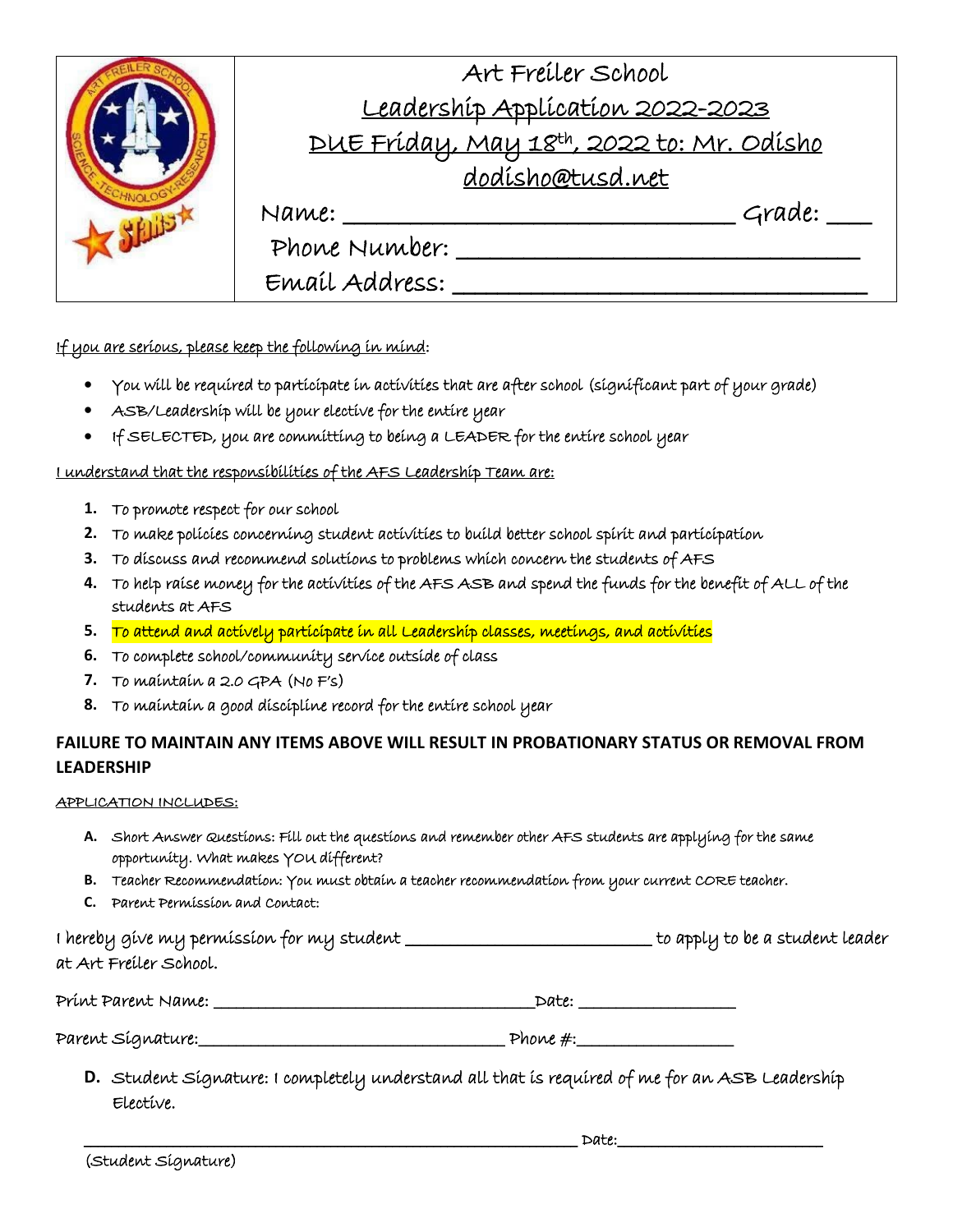### Art Freiler School Leadership

Short Answer Questions: Please answer in complete sentences. You may use another piece of paper if you need more space or type your answers on a separate document. Please take your time and thoughtfully answer these questions.

1. Why do you want to be in AFS Leadership? What are you looking the most forward to?

\_\_\_\_\_\_\_\_\_\_\_\_\_\_\_\_\_\_\_\_\_\_\_\_\_\_\_\_\_\_\_\_\_\_\_\_\_\_\_\_\_\_\_\_\_\_\_\_\_\_\_\_\_\_\_\_\_\_\_\_\_\_\_\_\_\_\_\_\_

\_\_\_\_\_\_\_\_\_\_\_\_\_\_\_\_\_\_\_\_\_\_\_\_\_\_\_\_\_\_\_\_\_\_\_\_\_\_\_\_\_\_\_\_\_\_\_\_\_\_\_\_\_\_\_\_\_\_\_\_\_\_\_\_\_\_\_\_\_

\_\_\_\_\_\_\_\_\_\_\_\_\_\_\_\_\_\_\_\_\_\_\_\_\_\_\_\_\_\_\_\_\_\_\_\_\_\_\_\_\_\_\_\_\_\_\_\_\_\_\_\_\_\_\_\_\_\_\_\_\_\_\_\_\_\_\_\_\_

\_\_\_\_\_\_\_\_\_\_\_\_\_\_\_\_\_\_\_\_\_\_\_\_\_\_\_\_\_\_\_\_\_\_\_\_\_\_\_\_\_\_\_\_\_\_\_\_\_\_\_\_\_\_\_\_\_\_\_\_\_\_\_\_\_\_\_\_\_

\_\_\_\_\_\_\_\_\_\_\_\_\_\_\_\_\_\_\_\_\_\_\_\_\_\_\_\_\_\_\_\_\_\_\_\_\_\_\_\_\_\_\_\_\_\_\_\_\_\_\_\_\_\_\_\_\_\_\_\_\_\_\_\_\_\_\_\_\_

\_\_\_\_\_\_\_\_\_\_\_\_\_\_\_\_\_\_\_\_\_\_\_\_\_\_\_\_\_\_\_\_\_\_\_\_\_\_\_\_\_\_\_\_\_\_\_\_\_\_\_\_\_\_\_\_\_

\_\_\_\_\_\_\_\_\_\_\_\_\_\_\_\_\_\_\_\_\_\_\_\_\_\_\_\_\_\_\_\_\_\_\_\_\_\_\_\_\_\_\_\_\_\_\_\_\_\_\_\_\_\_\_\_\_\_\_\_

2. What Leadership qualities do you possess?

3. We are always looking for creative ways to increase student participation at school. What ideas do you have? Describe your idea.

\_\_\_\_\_\_\_\_\_\_\_\_\_\_\_\_\_\_\_\_\_\_\_\_\_\_\_\_\_\_\_\_\_\_\_\_\_\_\_\_\_\_\_\_\_\_\_\_\_\_\_\_\_\_\_\_\_\_\_\_\_\_\_\_\_\_\_\_\_

\_\_\_\_\_\_\_\_\_\_\_\_\_\_\_\_\_\_\_\_\_\_\_\_\_\_\_\_\_\_\_\_\_\_\_\_\_\_\_\_\_\_\_\_\_\_\_\_\_\_\_\_\_\_\_\_\_\_\_\_\_\_\_\_\_\_\_\_\_

\_\_\_\_\_\_\_\_\_\_\_\_\_\_\_\_\_\_\_\_\_\_\_\_\_\_\_\_\_\_\_\_\_\_\_\_\_\_\_\_\_\_\_\_\_\_\_\_\_\_\_\_\_\_\_\_\_\_\_\_\_\_\_\_\_\_\_\_\_

\_\_\_\_\_\_\_\_\_\_\_\_\_\_\_\_\_\_\_\_\_\_\_\_\_\_\_\_\_\_\_\_\_\_\_\_\_\_\_\_\_\_\_\_\_\_\_\_\_\_\_\_\_\_\_\_\_\_\_\_\_\_\_\_\_\_\_\_\_

4.What positive influence will you have at Freiler next school year?

\_\_\_\_\_\_\_\_\_\_\_\_\_\_\_\_\_\_\_\_\_\_\_\_\_\_\_\_\_\_\_\_\_\_\_\_\_\_\_\_\_\_\_\_\_\_\_\_\_\_\_\_\_\_\_\_\_\_\_\_

 $\overline{\phantom{a}}$ 

 $\mathcal{L}_\text{max}$  and  $\mathcal{L}_\text{max}$  and  $\mathcal{L}_\text{max}$  and  $\mathcal{L}_\text{max}$  and  $\mathcal{L}_\text{max}$ 

5. <u>What would you do in the following scenario?</u> you are a leadership member hosting a lunch time activity. Someone throws food at a participant in the activity. The participant, although wasn't hurt left the activity in embarrassment. The administration wants to know who threw the food. You saw the person who threw the food and he is your good friend.

 $\overline{\phantom{a}}$  , and the component of the component of the component of the component of the component of the component of the component of the component of the component of the component of the component of the component of

 $\mathcal{L}_\text{max}$  and  $\mathcal{L}_\text{max}$  and  $\mathcal{L}_\text{max}$  and  $\mathcal{L}_\text{max}$  and  $\mathcal{L}_\text{max}$  and  $\mathcal{L}_\text{max}$ 

 $\overline{\phantom{a}}$  , and the component of the component of the component of the component of the component of the component of the component of the component of the component of the component of the component of the component of